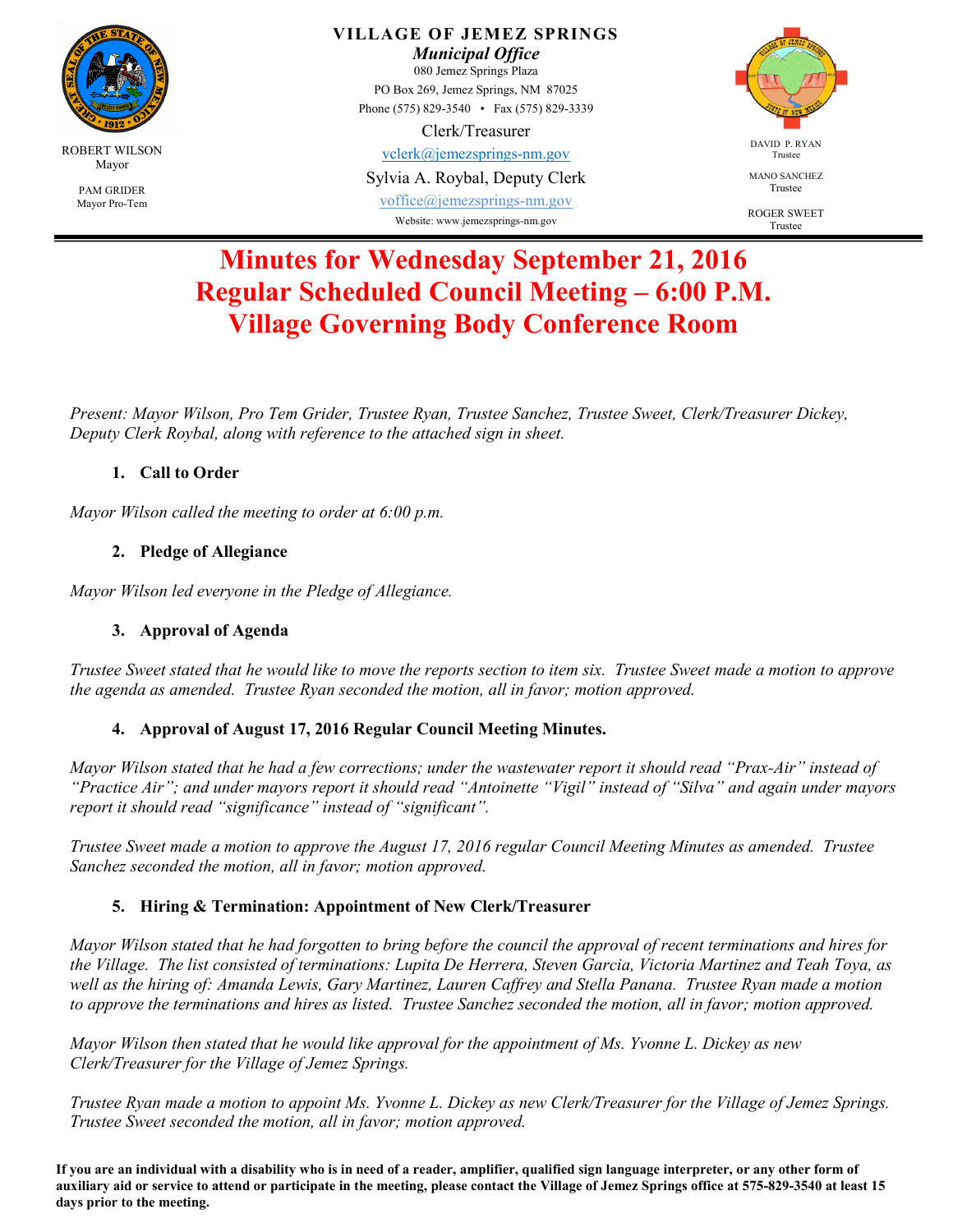*Ms. Yvonne L. Dickey was then sworn in and took the oath of office.* 

#### **6. Reports Submitted/Not Submitted**

- **a. Maintenance**
- **b. Bath House**
- **c. Library Report**

*Library Director Ms. Janet Phillips explained the Library Annual Report and the level of detail the reports that she is*  required to do in order to get money from the State in State Aid and GO Bonds. She then informed the council of the *upcoming events in the Library as well as the fall programing.* 

- **d. Courts Report**
- **e. Waste Water**
- **f. Police Chief Report**
- **g. P&Z Minutes**
- **h. Fire Department**
- **i. Lodgers Tax Minutes**

#### **7. Discussion on Trail Sale: Joy Bandy**

*Ms. Joy Bandy stated that the sponsorships were great for the Trail Sale. She stated that they had 17 sponsors, there would be 13 cluster locations; 2 in San Ysidro, 3 in Jemez, 3 in Canon, 2 in Jemez Springs and 3 in La Cueva. Ms. Bandy stated that it was in the Jemez Thunder as well as the Jemez Daily Post, and on the websites of both the Village and Lodgers Tax. She stated that they needed volunteers otherwise all was going great.* 

#### **8. Approval of Resolution 2016-20 Approving MOA with County Tourism.**

*Mayor Wilson stated that this amount would be paid out of Lodgers Tax.* 

*Trustee Sweet made a motion to approve Resolution 2016-20 MOA with Sandoval County Tourism. Mayor Pro-Tem Grider seconded the motion, all in favor; motion approved.* 

## **9. Approval of Resolution 2016-21 Accepting Geothermal Grant.**

*Trustee Ryan made a motion to approve Resolution 2016-21 Accepting the Geothermal Grant. Trustee Sweet seconded the motion, all in favor; motion approved.* 

#### **10. Approval of Resolution 2016-22 Authorizing Certain Banking Operations.**

*Trustee Ryan made a motion to approve Resolution 2016-22 Authorizing Certain Banking Operations. Mayor Pro-Tem Grider seconded the motion* 

| Roll Call Vote: | Trustee Ryan           | Yea  |
|-----------------|------------------------|------|
|                 | <i>Trustee Sanchez</i> | Yea  |
|                 | Trustee Sweet          | Yea  |
|                 | Mayor Pro-Tem Grider   | Yea. |

*Motion Approved* 

#### **11. PERA Deferred/Non-Deferred; Mayor Wilson**

**If you are an individual with a disability who is in need of a reader, amplifier, qualified sign language interpreter, or any other form of auxiliary aid or service to attend or participate in the meeting, please contact the Village of Jemez Springs office at 575-829-3540 at least 15 days prior to the meeting.**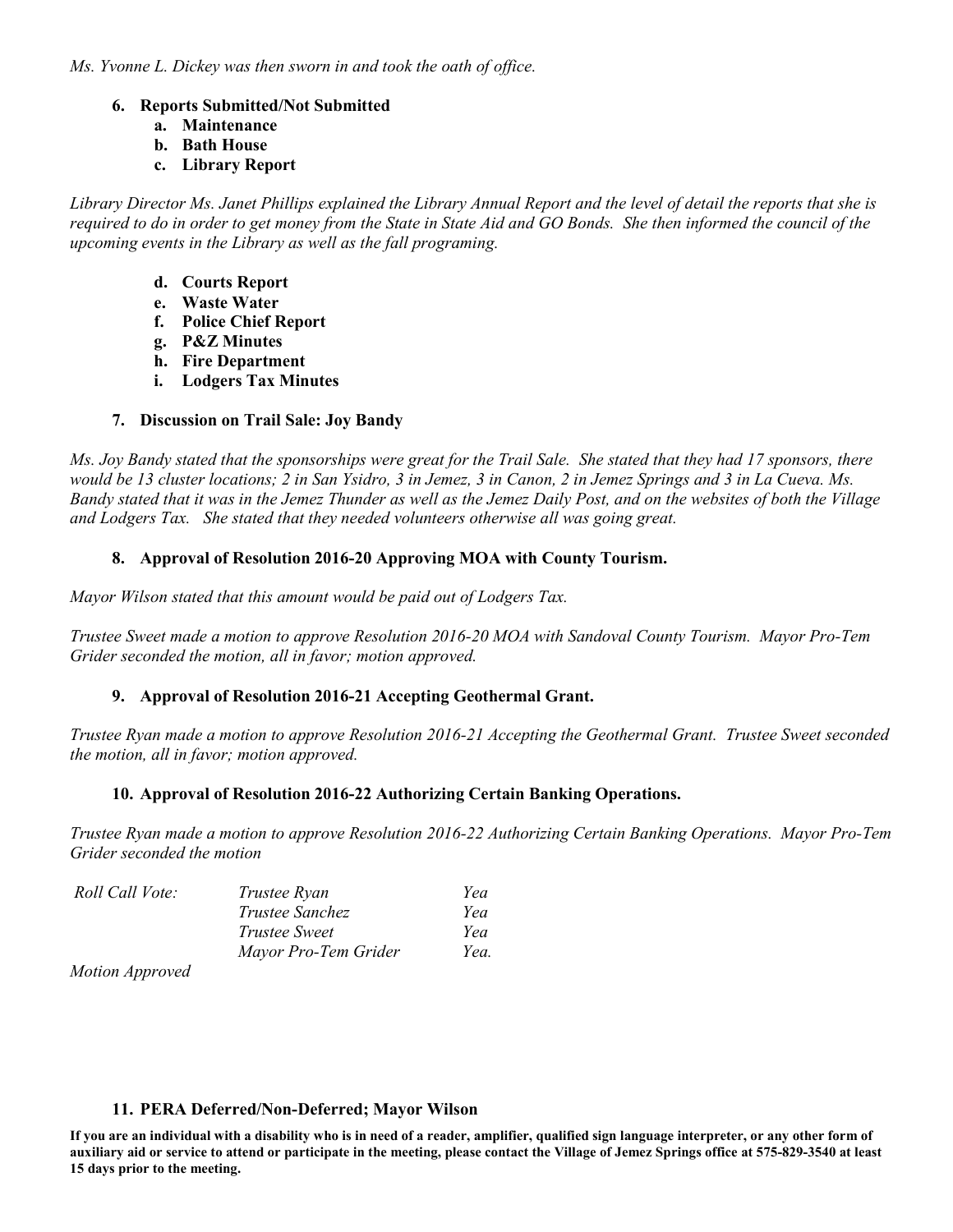*Mayor Wilson stated that it would possible to change PERA to a deferred payroll item although he would have to discuss it with Village employees first. This item was tabled until next meeting.* 

#### **12. Information on LEDA.: Mayor Wilson**

*Mayor Wilson stated that in the packets was a copy of the sample ordinance given to him by Attorney Wade L. Jackson for the adoption of an economic development plan needed in order to be eligible for LEDA funds. Mayor Wilson stated that if the council agreed, they would adopt the ordinance at the next regularly scheduled Council Meeting.* 

*Council agreed.* 

#### 13. **Discussion on Old Fire Station: Mayor Wilson**

*It was discussed and determined that the air conditioner needed to be removed from the old fire station and the leak needed to be fixed. Also discussion ensued on possible uses for the building. Trustee Sweet will begin brainstorming with the community on potential uses.* 

#### **14. Village Clerk Report – a. Financial Report**

*Mayor Wilson explained the financial report and asked if there were any questions or concerns. None were stated.* 

## **15. Mayor's Report**

*Mayor Wilson stated that Gross Receipts Tax has been great for the last 3 months. Trustee Ryan asked whether the Village should save some of that money in case the Village gets fined at a later date for interest.* 

*Mayor Wilson stated that he needed to get the specifications from the Fire Department in order to get bids for the driveway.* 

*It was discussed that the Canyon Circle as well as Mooney and Luciano needed to be paved as well.* 

#### **a. Mayor Pro-Tem Grider**

*Mayor Pro-Tem Grider stated that the Lodgers Tax Board would be selling farolitos during Luminaria Tour this year and that they were already trying to get things started so as not to be doing this at the last minute.* 

#### **b. Trustee Sweet**

*Trustee Sweet stated that everything went well on Thursday with the Artists. He stated that there were about 50 pieces and there were 2 Artists from the Jemez Springs area that submitted their work. He stated that he would like to have an event to honor the artists who submitted.* 

#### **c. Trustee Ryan**

**If you are an individual with a disability who is in need of a reader, amplifier, qualified sign language interpreter, or any other form of auxiliary aid or service to attend or participate in the meeting, please contact the Village of Jemez Springs office at 575-829-3540 at least 15 days prior to the meeting.**